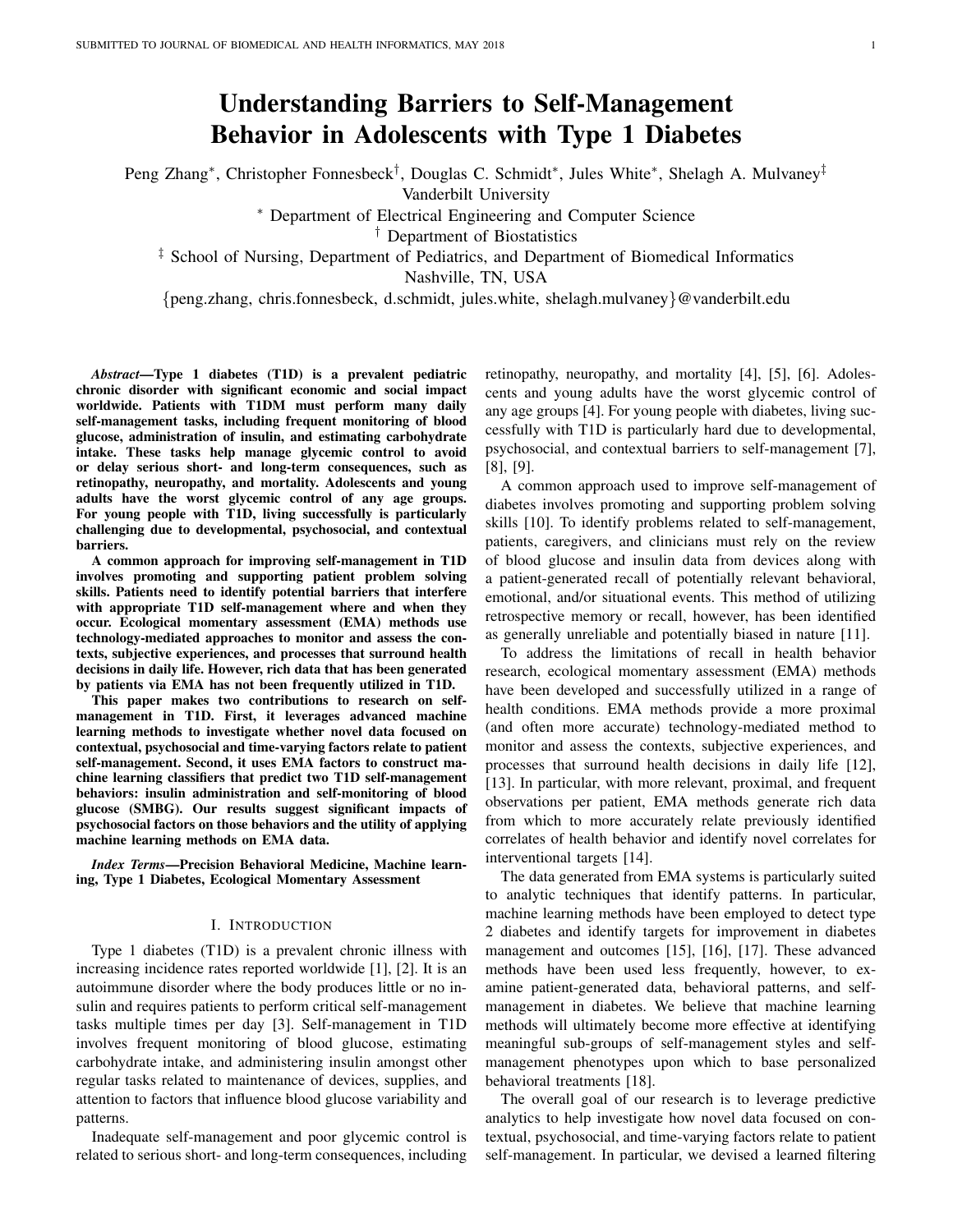architecture (LFA) using a Random Forest [19] classifier in this study to extract groups of similar features that are predictive of two self-management behaviors in adolescents with T1D: insulin administration (IA) and self-monitoring of blood glucose (SMBG).

The remainder of this paper is organized as follows: Section II summarizes the background of our research, focusing on the use of EMA methods, our rationale behind the construction of the LFA, and a comparison with related work; Section III describes the design and methods we employed in this study; Section IV analyzes the results obtained from the LFA we constructed; Section V discusses our main findings and analyzes limitations regarding our work; and Section VI presents concluding remarks and outlines future work.

#### II. BACKGROUND AND RELATED WORK

This section summarizes the background of our work and related research, focusing on the use of ecological momentary assessment (EMA) methods and machine learning applications in other diabetes studies. We then present our rationale behind the construction of the learned filtering architecture (LFA).

Prior research [9] has focused on identifying psychosocial correlates and predictors of self-management in chronic illness in general and specifically in diabetes. Our study focuses on factors that were previously associated with self-management, but were also amenable to EMA methods. Factors most appropriately assessed through these methods are those that are

- thought to vary more frequently and/or occur relatively more frequently and
- hard to identify in daily experience to associate them to medical events, health decision-making, and/or symptoms.

Our EMA pilot study [20] assessed a broad sampling of factors that influence diabetes self-management. These factors included stress [21], fatigue [22], mood [23], [24], location [25], and social context [8]. We also collected other factors, including contextual barriers, such as rushing, lack of diabetes supplies (such as blood glucose test strips), and stigma [9], [26].

Our goal in this study is to leverage the EMA data to determine if psychosocial factors impact self-management behavior. If so, we aim to identify the type(s) of features which have relatively greater impact. Understanding the potential connections between psychosocial phenotypes and selfmanagement behavior can help focus behavioral interventions tailored to individual patients.

Machine learning (ML) methods have been applied in various studies focusing on the improvement of diabetes management and control. Studies in [27], [28], [29] constructed and fine-tuned different ML models to predict future blood glucose levels based on historical physiological data, such as readings from continuous glucose monitoring (CGM) systems. Bondia et al. [30] used Support Vector Machines to detect incorrect blood glucose measurements in CGM systems. Sudharsan et al. [31] trained and compared various prediction models to identify hypoglycemia for patients with type 2 diabetes using self-monitored blood glucose (SMBG) readings.

Artificial neural networks were applied in [32] to create a controller for potentially managing insulin dosage. Biester et al. [33] applied ML methods to predict low blood glucose levels for triggering an automatic stop of insulin delivery in a sensor-augmented insulin pump. Machine learning has also been applied to provide lifestyle support, such as the smartphone-based food recognition system described in [34] and the prediction of energy expenditure and type of physical activity using accelerometers [35].

Our application of predictive analytics via LFA differs from other studies outlined above. These other studies focused primarily on predictability, *i.e.*, how accurately a model can predict a specific outcome such as glucose values and hypothermia as we discussed above. In contrast, our study focuses on understanding what phenotypes, conditions, or group(s) of factors are the most impact on the outcome vectors of interest (*e.g.*, diabetes self-management behaviors).

Features in those other studies can still be automatically selected and transformed to reach the best results, while preventing over-fitting or under-fitting of their predictive models. The selected most representative subsets, however, could have features belonging to diverse classes of variables. In such cases, it is hard to determine exactly which type(s) of features would have more impact compared to other categories and vice versa. Conversely, our study focuses on reducing the amount of self-reported inputs by filtering one or more categories of features with the LFA, yet still extracting the necessary clinical insight(s) from the smaller data collection.

#### III. RESEARCH DESIGN AND METHODS

This section describes the design and methods we employed in our study. We analyzed data from subjects enrolled in a feasibility trial of the mobile EMA and feedback MyDay app using a 30-day assessment period [36]. Subjects were randomized on a 2:1 ratio to the Myday app group + Bluetooth meter (n=31) and a control group (n=15) who provided blood glucose (BG) data only using Bluetooth BG meters.

Figure 1 presents the workflow of our learned filtering architecture (LFA) for processing, analyzing, and extracting insights from the data collection.

As shown in the workflow diagram, we first integrate BG meter data and the EMA data collected from the MyDay app as a complete dataset fed into the LFA (steps 1 and 2). Next, the LFA performs necessary pre-processing and data sanitation, such as normalizing numeric values and removing empty entries (step 3). After this step, we begin the data filtering process where subsets of features are extracted from the cleaned data (either based on configurable human input or automatic selection, and in this particular study, the features are grouped together based on similar types) to create multiple data subsets that are then split for training and testing (steps 4a and 4b).

The training set is used to train a machine learning classifier *i.e.*, Random Forest in our study (step 5), and the test set is used to evaluate the trained model (step 6). The classification results obtained from the current feature subset are then sent to the *Filter* component to be later compared with other feature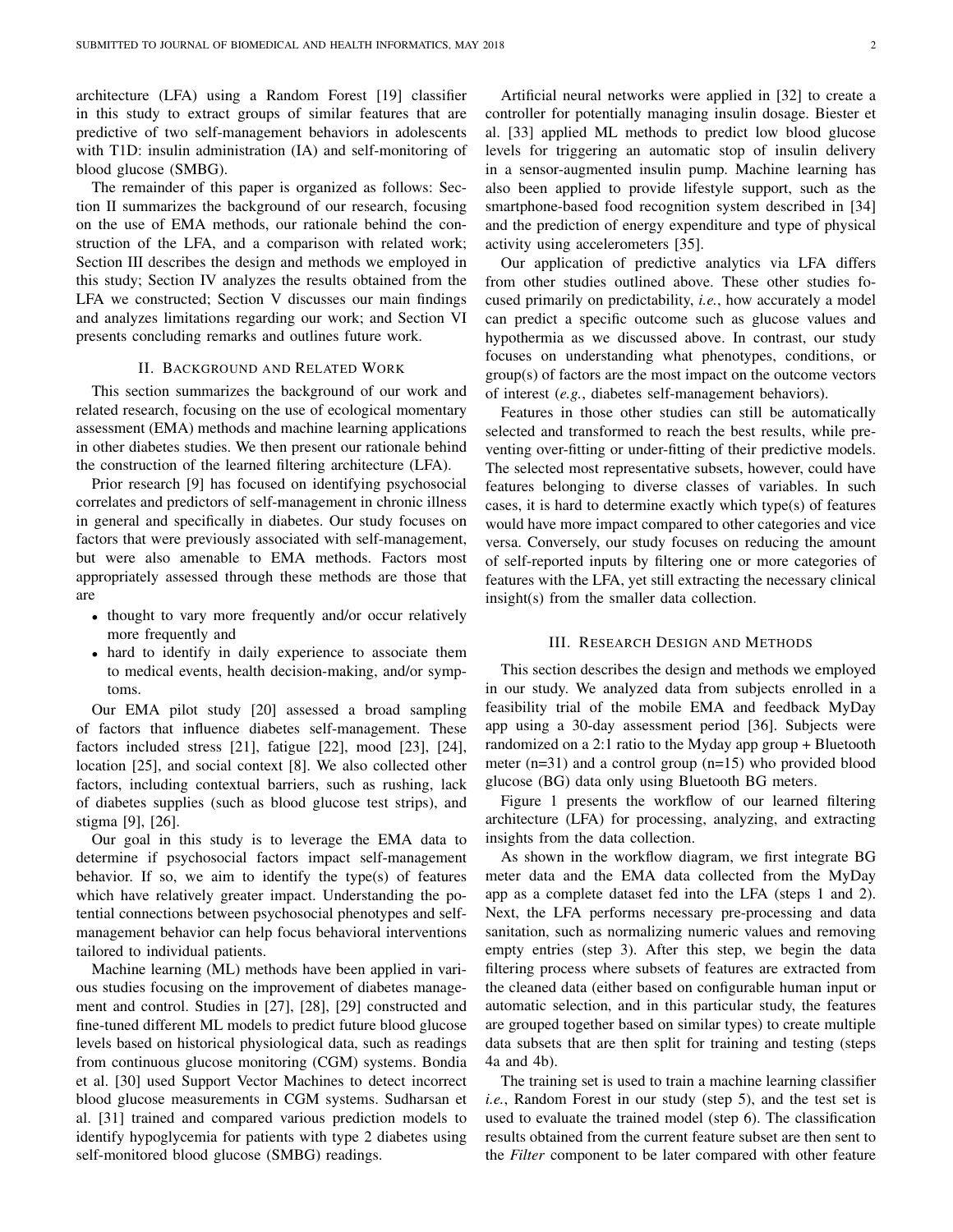

Fig. 1: Iterative Process of Our Learned Filtering Architecture (LFA).

subsets (step 7). The filter component has a configurable tolerance value, which is used to select feature subset(s) that have relatively good classification results compared to the most performant model(s) or other benchmark(s).

Next, the LFA checks whether other feature subsets are available for processing (step 8). If so, the *Feature Selection* process is repeated to create the next subset (step 9). Otherwise, the filtering process terminates and ouputs the filtered results, *i.e.*, feature subsets with relatively strong predictive power of the target outcomes (step 10).

After feature selection, a large portion (*e.g.*, 75%) of the input data forms a structured training set. This training set is used to construct a machine learning classifier. The remaining data becomes a hold-out test set, which is used to evaluate and enhance the classifier.

The classification results then go through a filter component that extracts the most impactful predictor group(s) of the target class variable. For example, if the performance metrics exceed their threshold values, the predictor group is added to the final output queue. When all feature subsets have been evaluated, LFA returns the final insights learned from the input data.

## *A. Subjects*

A total of 49 patients were recruited from an academic pediatric diabetes center. Youth who were patients in the clinic were invited to participate if they were between the age of 13 and 19, had been diagnosed of type 1 diabetes for at least 6 months, owned a smart phone, understood and spoke English, and were willing to use a Bluetooth meter during the study. Three subjects dropped out of the study noting competing demands, leaving 46 for our analyses (n=31 in the app + meter group; n=15 in the meter-only group).

## *B. Momentary Assessments and Glucose Meter Data*

The goal of our study was to examine associations between self-management (SMBG, self-monitored blood glucose and IA, insulin administration) and other relevant collected data, including participant demographics and momentary assessment variables. All blood glucose data for both groups was unobtrusively obtained using iHealth [37] Bluetooth meters. The app group was instructed to use the MyDay mobile app at each mealtime and bedtime to answer questions focused on factors likely to impact self-management of diabetes, including stress, fatigue, mood, social context, location, and contextual barriers to self-care [36]. Mealtime insulin administration was also self-reported into the app.

Blood glucose monitoring was objectively assessed via data transfer from the Bluetooth meters. The MyDay app provided notifications personalized to meal-times identified by participants each day as a reminder to complete EMA. Timestamps were associated with all data entries. Bedtime EMA was not included in analyses since self-management tasks could not be expected at that specific time point as they are with mealtimes. A subset of only mealtime EMA were used in analyses for the app group. At the initial recruitment session, parents of minors and adult participants provided consent, assent, demographic information.

## *C. Statistical Analyses*

We were interested in studying the factors associated with the following

• All daily SMBG frequency in terms of the following two observations for all study participants: (1) if a subject monitored more than 4 times a day (4 being the clinically recommended minimum number of daily BG measurements [38]) and (2) if a subject monitored fewer than 4 times a day,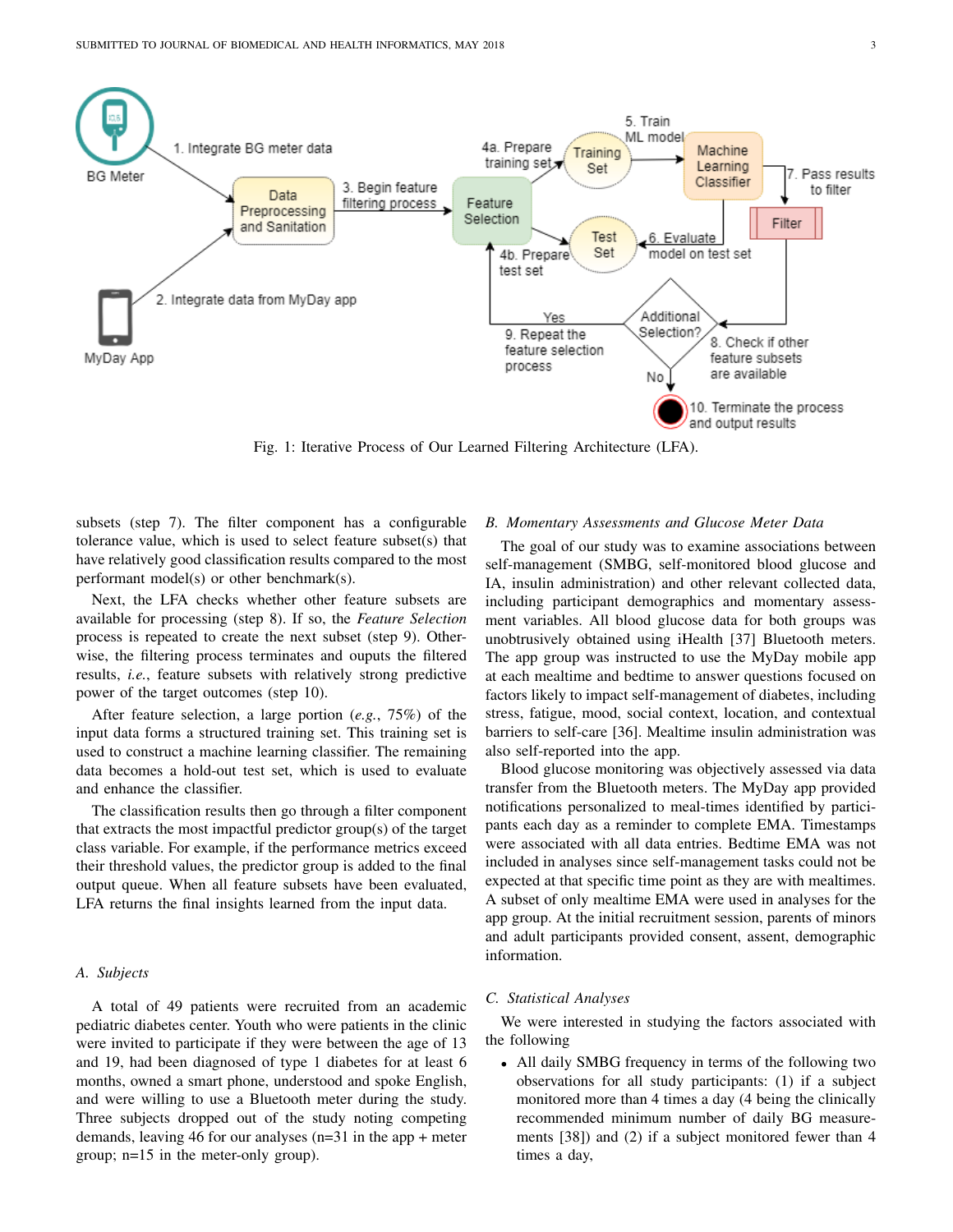- Whether SMBG was missed or not at mealtimes, and
- Whether insulin was administered or not at mealtimes.

#### *D. Feature Categories*

Based on our hypothesis that different feature types may have varying impact on the self-management outcomes, we configured the LFA to produce data subsets of the following categories (wherever there were data present): demographics, time variables (time of day, weekday/weekend), context (social context and location associated with each mealtime app entry), stress/fatigue/mood values, and situational barriers such as without supplies (dichotomous behavioral questions). By grouping features into categories, we potentially eliminate variables that are less relevant to the outcomes. In turn, we significantly reduce the amount of information requested from MyDay app users in future studies.

Although the number of observations per participant was substantial, the overall number of participants was relatively small. Naturally, because performing self- management tasks is critical for patients with T1D, adolescents are expected to adhere to the daily regimen. As a result, the collected data encountered some imbalance in the distribution of the outcomes, with failure to perform these tasks (particularly missed mealtime insulin) being the minority instances.

It is well-known in the machine learning community that classification models constructed using imbalanced datasets may result in the minority class being neglected [39]. To avoid this problem, we applied an imbalanced learning algorithm that combined the Synthetic Minority Oversampling Technique (SMOTE) [40] and Tomek link [41]. Both SMOTE and Tomek link have been used effectively for training imbalanced data, especially for small datasets [42], [43], [44]. Our combined algorithm oversampled the minority class and cleaned noisy data, but only in the training set.

We employed SMOTE to enrich the minority class by creating artificial examples in the minority class, rather than replicating the existing examples to avoid the problem of overfitting. Specifically, SMOTE creates new samples from linear combinations of two or more similar samples selected from the minority class using a distance measure. Each instance is created by perturbing the original sample's attributes one at a time by a random amount within the difference to the neighboring instances.

We employed Tomek link to remove noisy data from the majority class that may have been introduced from oversampling. Noisy data is detected by comparing the distances between any two samples from different classes and the distances between an arbitrary sample and one of the two samples [41]. If the distance between the former pair is smaller, then either one of the samples in that pair is a noise or both are border-line instances [45].

## IV. RESULTS

This section analyzes the results obtained from the LFA we constructed using the method described in Section III.

## *A. Descriptive Statistics of the Sample*

Table I shows the demographic and clinical characteristics of the study sample.

TABLE I: Characteristics of the Sample (n=46)

| Variable<br>Mean (SD) or $%$<br>13.33 (1.67)<br>Age<br>53.33%<br>Female<br>Race/ethnicity<br>White<br>84.44%<br>African American<br>10.20%<br>2.22%<br>Asian<br>2.22%<br>Hispanic<br>Other<br>$0.00\%$<br>Father education<br>Less than high school<br>2.22% |
|--------------------------------------------------------------------------------------------------------------------------------------------------------------------------------------------------------------------------------------------------------------|
|                                                                                                                                                                                                                                                              |
|                                                                                                                                                                                                                                                              |
|                                                                                                                                                                                                                                                              |
|                                                                                                                                                                                                                                                              |
|                                                                                                                                                                                                                                                              |
|                                                                                                                                                                                                                                                              |
|                                                                                                                                                                                                                                                              |
|                                                                                                                                                                                                                                                              |
|                                                                                                                                                                                                                                                              |
|                                                                                                                                                                                                                                                              |
|                                                                                                                                                                                                                                                              |
| 28.89%<br>High school/GED                                                                                                                                                                                                                                    |
| 15.56%<br>2-year college                                                                                                                                                                                                                                     |
| 4-year college<br>33.33%                                                                                                                                                                                                                                     |
| Master's degree<br>11.11%                                                                                                                                                                                                                                    |
| $0.00\%$<br>Doctoral degree                                                                                                                                                                                                                                  |
| N/A<br>8.89%                                                                                                                                                                                                                                                 |
| Mother education                                                                                                                                                                                                                                             |
| Less than high school<br>$0.00\%$                                                                                                                                                                                                                            |
| High school/GED<br>22.22%                                                                                                                                                                                                                                    |
| 2-year college<br>26.67%                                                                                                                                                                                                                                     |
| 4-year college<br>37.78%                                                                                                                                                                                                                                     |
| Master's degree<br>4.44%                                                                                                                                                                                                                                     |
| Doctoral degree<br>$0.00\%$                                                                                                                                                                                                                                  |
| N/A<br>26.67%                                                                                                                                                                                                                                                |
| Income                                                                                                                                                                                                                                                       |
| Less than $$25,000$<br>4.44%                                                                                                                                                                                                                                 |
| $25,001 - 35,000$<br>6.67%                                                                                                                                                                                                                                   |
| $35,001 - 75,000$<br>15.56%                                                                                                                                                                                                                                  |
| 75, 001 - 100,000<br>31.11%                                                                                                                                                                                                                                  |
| $100,001 - 100,000$<br>26.67%                                                                                                                                                                                                                                |
| More than \$70,000<br>6.67%                                                                                                                                                                                                                                  |
| N/A<br>8.89%                                                                                                                                                                                                                                                 |
| Duration of diabetes (years)<br>5.47 (3.59)                                                                                                                                                                                                                  |
| 9.03 (1.91)<br>HbA1c                                                                                                                                                                                                                                         |
| 57.46%<br>Use insulin pump (yes)                                                                                                                                                                                                                             |

*1) Descriptive Statistics:* From all 46 participants, we obtained a total of 6,524 blood glucose measurements from their Bluetooth glucose meters. After aggregating each individual's SMBG counts by day and combining their demographic data, we produced a new dataset with 1,779 daily SMBG entries with the following schema:

- 1) Feature Category: *Demographics*, including gender, age, father's education, mother's education, family income, and race
- 2) Feature Category: *Time Variables*, including weekday, weekend, and time of day.

After analyzing the target outcome variables, we observed the distribution as follows: *Below 4* class contains 794 True (count  $<$  4) outcomes and 839 False (count  $>$  4) outcomes, which is a fairly evenly distributed set. For *Above 4*, however, the True (count  $> 4$ ) outcome had 475 entries, while False (count  $\leq$  4) had 1158 entries, a fairly imbalanced class.

To minimize the potential imbalance in the training set and maximize learning performance, we first split the dataset into 75% for training and 25% for testing and then applied an automatic imbalanced learning algorithm to the *training set* for a more even distribution for *Above 4*. As discussed in Section III, our imbalanced learning algorithm combines the SMOTE and Tomek Link methods.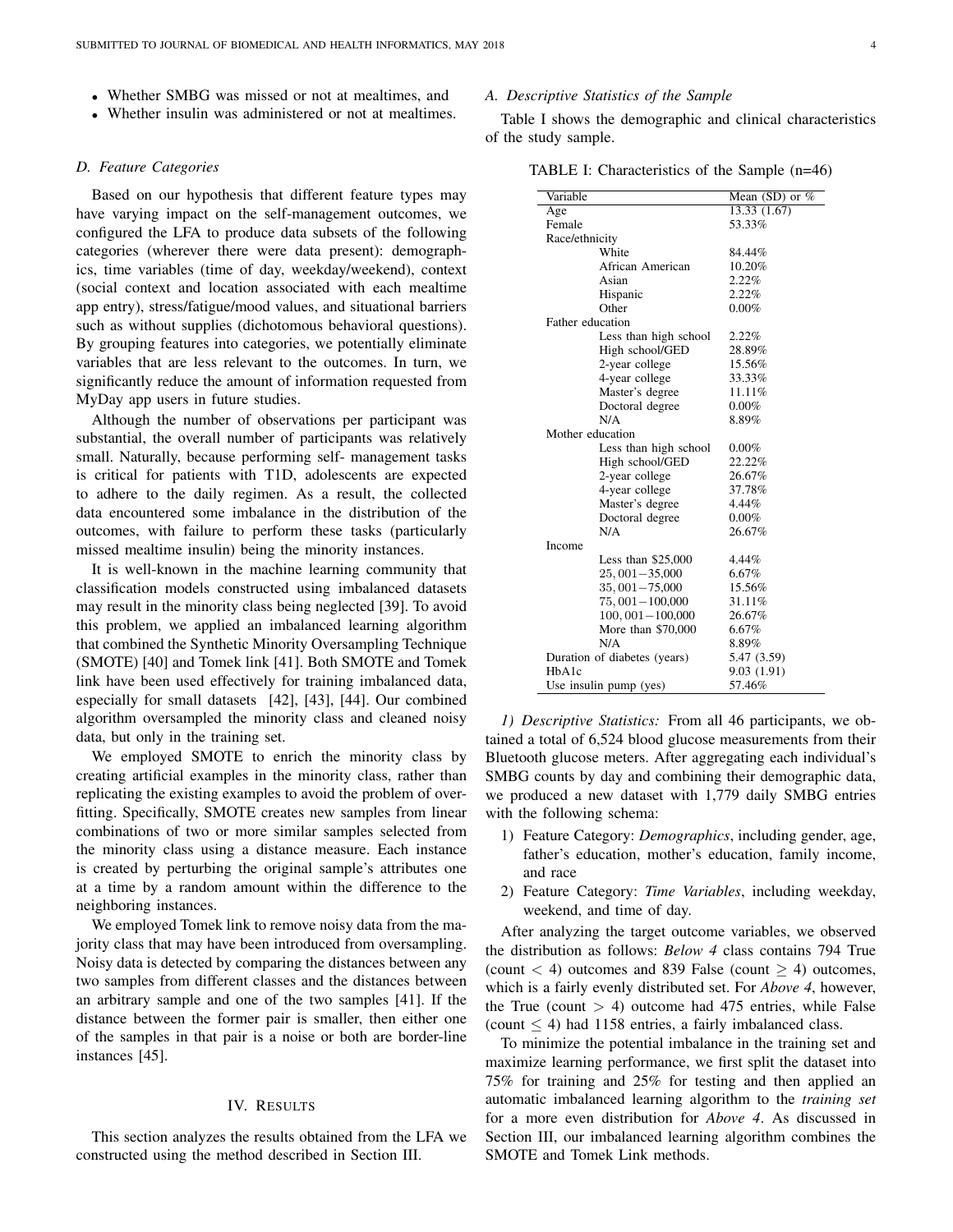*2) Classification of Daily SMBG Occurrences:* We trained the dataset using a Random Forest classifier with a 10-fold cross validation and obtained the classification results against the test data. The results are shown in Table II for SMBG below 4 and Table III for SMBG above 4.

TABLE II: SMBG Below 4 Classification Performance Metrics

| Feature Group  | Accuracy | Precision | Recall | F1 Score |
|----------------|----------|-----------|--------|----------|
| Demographics   | 72.6%    | 0.73      | 0.73   | 0.73     |
| Time variables | 49.1%    | 0.51      | 0.49   | 0.47     |
| All            | 71.2%    | 0.71      | 0.71   | 0.71     |

TABLE III: SMBG Above 4 Classification Results

| Feature Group  | Accuracy | Precision | Recall | F1 Score |
|----------------|----------|-----------|--------|----------|
| Demographics   | 76.5%    | 0.78      | 0.77   | 0.77     |
| Time Variables | 55.6%    | 0.54      | 0.56   | 0.55     |
| A 11           | 76.5%    | 0.77      | 0.77   | 0.77     |

As a benchmark for the learned filter component, we used all features for predicting the target variables and recorded the results. The filter then compared the benchmark value with the classification results obtained from each data subset. We configured a tolerance value of 15% for the filter to select subsets of significant predictive power.

#### *B. Missing Mealtime SMBG and Insulin Administration*

*1) Descriptive Statistics of the Sample:* From the app group with 31 subjects (n=31), we collected a total of 2,535 entries. From this data we extracted 1,855 valid entries that are associated with breakfast, lunch, and dinner records to analyze factor(s) that could impact SMBG and IA at mealtimes.

The target class *Insulin Administration* had a distribution of 1:6 for *True* (insulin missed) vs *False* (insulin administered) outcomes; whereas target class *Missing SMBG* had a class distribution of 1:5 for *True* (SMBG missed) vs *False* (SMBG taken). The dataset used to analyze both target classes was divided into the following subsets of features based on our hypothesis regarding features' relativeness:

- 1) Feature Category: *Demographics*, including gender, age, father's education, mother's education, family income, and race
- 2) Feature Category: *Time Variables*, including weekday, weekend, and time point (breakfast, lunch, dinner)
- 3) Feature Category: *Social Context*, who was the teen with at time of self-management as indicated through EMA (including parent, sibling, alone, casual friend, close friend, other family, other person, strangers, and boyfriend/girlfriend), and location, including home, school, work, restaurant, friends house, or on the road
- 4) Feature Category: *Stress, Energy, Mood*, continuous values within range 0-100
- 5) Feature Category: *Barriers*, psychosocial indicators (including rushing, tired of diabetes, sick, on the road, hungry, wanting privacy, busy, without supplies, low, high, having fun)

After transforming the input data into various smaller subsets, the LFA created classification models for each predictor group using the same 75%/25% split for creating the training and test sets. Due to the imbalance of the dataset in this experiment, we employed the SMOTE and Tomek Link techniques to create artificial samples for the minority class and perform undersampling to remove noise that may have been introduced, both in the training data to ensure the integrity of the actual test data.

The final class distribution of all datasets had a majorityminority ratio between 1:1 and 1.2:1. After comparing the initial results of three classifiers (random forest, logistic regression, and support vector machine) on the training data, we chose the random forest classifier with a 10-fold cross validation that outperformed other models.

*2) Classification Results:* Tables IV and V present the classification performance metrics of missing SMBG and missing mealtime IA against their respective tests, using our trained Random Forest classifier.

TABLE IV: Missing Mealtime Blood Glucose Measurement Classification Performance Metrics

| F1 Score |
|----------|
| 0.85     |
| 0.64     |
| 0.72     |
| 0.71     |
| 0.68     |
| 0.87     |
|          |

TABLE V: Missing Mealtime Insulin Administration Classification Performance Metrics

| Feature Group         | Accuracy | Precision | Recall | F1 Score |
|-----------------------|----------|-----------|--------|----------|
| Demographics          | 65.9%    | 0.84      | 0.66   | 0.71     |
| Time Variables        | 56.7%    | 0.79      | 0.57   | 0.63     |
| Social Context        | 62.1%    | 0.78      | 0.62   | 0.67     |
| Stress, Fatigue, Mood | 72.5%    | 0.78      | 0.73   | 0.75     |
| <b>Barriers</b>       | 75.6%    | 0.77      | 0.76   | 0.76     |
| A11                   | 80.1%    | 0.84      | 0.80   | 0.82     |

We configured the filter using the same approach to obtain the benchmark values and tolerance. As a result, the filter selected demographic data as the most predictive group of missing SMBG, while psychosocial barriers and the combination of stress, fatigue, mood values are stronger predictors in the missing IA analyses. We also identified stress, fatigue, mood group and social contexts as the next best predictor subsets for missing SMBG because those values only marginally fell below the tolerance values for the performance metrics that we have configured for the filter.

## V. DISCUSSION

This section discusses our main findings and analyzes limitations regarding our work.

#### *A. Main Findings*

To gain a better understanding of the factors impacting selfmanagement behavior of adolescents with T1DM, our study applied machine learning methods to construct a learning filter architecture (LFA) for novel momentary psychosocial data and other relevant demographic and physiological data.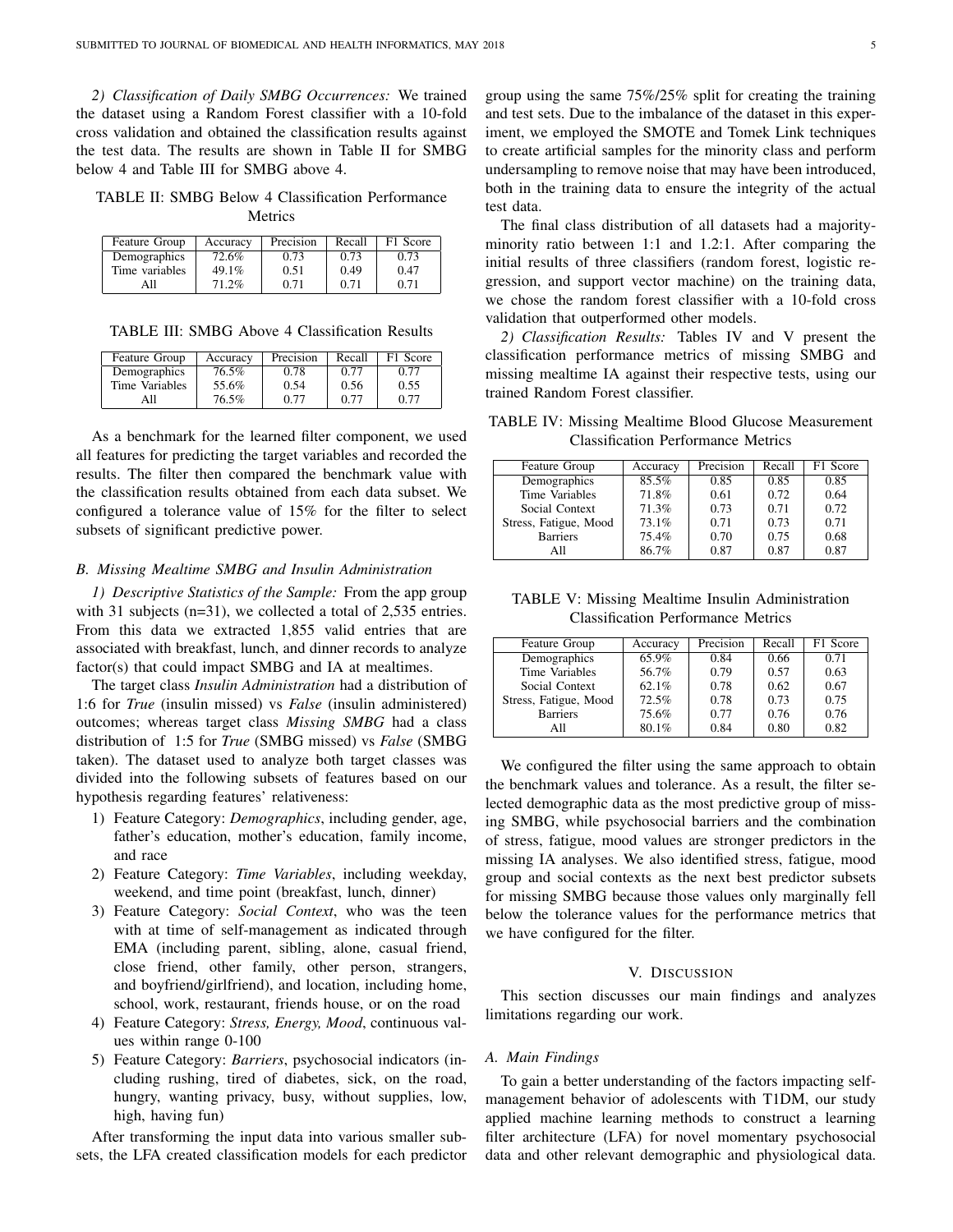Based on feature similarities, we configured the LFA into meaningful subsets of variables: demographics; social context; stress, mood, fatigue levels; time variables; and psychosocial barriers.

As a benchmark, we compared the predictability of different subsets of data against the general predictability of the behavior using all the features combined. The LFA applied a 15% threshold to evaluate the performance metrics of all subsets, and the preliminary results indicated that (1) stress, fatigue, and mood levels were stronger predictors of both missed SMBG and IA and (2) demographics factors (such as parents education, family income, and race) was best at predicting average daily SMBG outcomes.

Our methods show promise to quantify the impact of psychosocial factors on self-management on a population level. We also employed a similar research approach in previous case studies [46], [47] in the context of identifying patterns of hand hygiene compliance monitoring, from which we obtained very useful initial insights into which type of features had the most impact on compliance behavior. Based on these promising findings, similar experiments are needed with larger samples to advance the assessment and analytic approaches utilized here.

#### *B. Limitations*

For small datasets that have disparities in the frequencies of observed classes or outcomes, applying an oversampling technique is a strategy to mitigate the negative impact this imbalance has on model fitting. Nevertheless, synthetic sampling (undersampling or oversampling) methods have the following drawbacks:

- Overestimation of performance. The trained model with synthetic samples may not reflect the class imbalance future studies may encounter, potentially leading to overly optimistic estimates performance.
- Model uncertainty. Synthetic samples could induce model uncertainty. Depending on how accurately the synthesized samples represent the actual samples, the prediction outcomes may be better or worse, so the model could appear more or less effective than it actually is.

With the above drawbacks notwithstanding, we did not consider these threats to validity crucial to our goals since we were relatively less focused on absolute levels of predictability for this pilot study compared to relative value of predictor groups. General patterns are harder to obscure by adding artificial samples using the algorithms we had chosen.

## VI. CONCLUDING REMARKS AND FUTURE DIRECTIONS

This paper reports the results of a study that applied machine learning methods to better understand what triggers poor selfmanagement behavior in adolescents with T1D through. We learned the following lessons from our study:

• LFA can reduce the scale of EMA data collection. By employing the learned filtering architecture (LFA), we systematically selected the more relevant information by filtering out data fields that had relatively less impact on the outcomes. As we collect larger-scale data, the

filtering capability will be useful to reduce information yet guarantee relatively accurate clinical insights.

- Combining EMA data with machine learning methods may result in enhanced clinical decision-making and just-in-time patient support. The collection of primarily passive psychosocial and behavioral data streams combined with machine learning methods provides a population-based monitoring systems that can help guide clinical management and just-in-time guidance for selfmanagement problem solving [48].
- EMA data may be used to create personalized behavioral medicine targeting T1D. Data from homogeneous sub-groups or even individuals can be used to tailor behavioral treatments and prevent blood glucose excursions and long-term consequences of poor glycemic control for personalized behavioral medicine.

In future work we plan to enhance the MyDay system's ability to utilize unobtrusive indicators as much as possible. For example, experimental unobtrusive indicators of mealtimes are in development and if successful would greatly enhance our methodological approach [49]. Finally, the LFA machine learning methods employed here should be applied to a large diverse sample of patients to confirm and expand results reported in this paper.

### ACKNOWLEDGMENT

The authors would like to thank Rachel Carroll, Sarah Vaala, Laura Williams, Robert McClellan, Logan Buchanan, Ed Dean, and Yu Sun for contributions to the research and software development activities reported in this paper.

#### **REFERENCES**

- [1] A. T. Borchers, R. Uibo, and M. Gershwin, "The geoepidemiology of type 1 diabetes," *Autoimmunity reviews*, vol. 9, no. 5, pp. A355–A365, 2010.
- [2] D. Dabelea, E. J. Mayer-Davis, S. Saydah, G. Imperatore, B. Linder, J. Divers, R. Bell, A. Badaru, J. W. Talton, T. Crume *et al.*, "Prevalence of type 1 and type 2 diabetes among children and adolescents from 2001 to 2009," *JAMA*, vol. 311, no. 17, pp. 1778–1786, 2014.
- [3] L. Wen, R. E. Ley, P. Y. Volchkov, P. B. Stranges, L. Avanesyan, A. C. Stonebraker, C. Hu, F. S. Wong, G. L. Szot, J. A. Bluestone *et al.*, "Innate immunity and intestinal microbiota in the development of type 1 diabetes," *Nature*, vol. 455, no. 7216, pp. 1109–1113, 2008.
- [4] J. R. Wood, K. M. Miller, D. M. Maahs, R. W. Beck, L. A. DiMeglio, I. M. Libman, M. Quinn, W. V. Tamborlane, S. E. Woerner, T. E. C. Network *et al.*, "Most youth with type 1 diabetes in the t1d exchange clinic registry do not meet american diabetes association or international society for pediatric and adolescent diabetes clinical guidelines," *Diabetes care*, vol. 36, no. 7, pp. 2035–2037, 2013.
- [5] P. A. Cleary, W. Dahms, D. Goldstein, J. Malone, and W. V. Tamborlane, "Beneficial effects of intensive therapy of diabetes during adolescence: outcomes after the conclusion of the diabetes control and complications trial (dcct)," *J Pediatr*, vol. 139, pp. 804–812, 2001.
- [6] D. Control, C. T. R. Group *et al.*, "The effect of intensive treatment of diabetes on the development and progression of long-term complications in insulin-dependent diabetes mellitus," *N Engl j Med*, vol. 1993, no. 329, pp. 977–986, 1993.
- [7] M. E. Hilliard, M. De Wit, R. M. Wasserman, A. M. Butler, M. Evans, J. Weissberg-Benchell, and B. J. Anderson, "Screening and support for emotional burdens of youth with type 1 diabetes: Strategies for diabetes care providers," *Pediatric Diabetes*, 2017.
- [8] D. J. Wiebe, V. Helgeson, and C. A. Berg, "The social context of managing diabetes across the life span." *American Psychologist*, vol. 71, no. 7, p. 526, 2016.